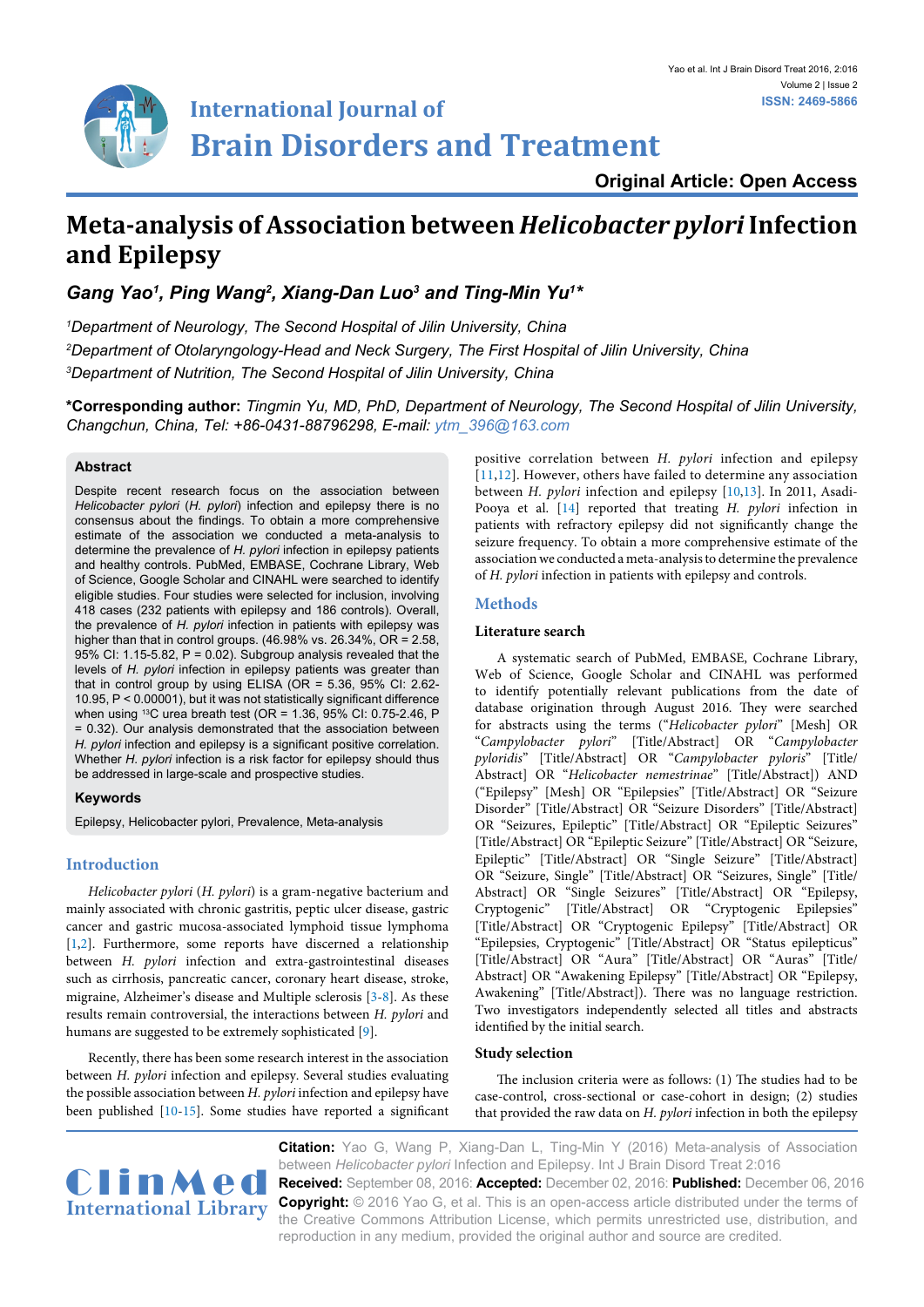<span id="page-1-0"></span>

<span id="page-1-1"></span>

| <b>Table 1:</b> Characteristics of the 4 included studies. |  |
|------------------------------------------------------------|--|
|------------------------------------------------------------|--|

| Reference        | Year | Country  | Study<br>design | <b>Specimen</b> | Method       | $H.$ pylori $(+)$<br>in epilepsy<br>group (%) | H. pylori $(+)$<br>in control<br>group (%) | H. pylori (+)<br>in epilepsy<br>classification                                                         | P value     |
|------------------|------|----------|-----------------|-----------------|--------------|-----------------------------------------------|--------------------------------------------|--------------------------------------------------------------------------------------------------------|-------------|
| Asadi-Pooya 2012 |      | Iran     | Case-control    | Breath          | $13C$ -UBT   | 35/62<br>(56.45%)                             | 14/33<br>(42.42%)                          | IGE: 21/34: TLE: 14/28<br>The difference was not<br>significant $(P = 0.3)$                            | 0.3         |
| Okuda            | 2004 | Japan    | Case-control    | Serum           | <b>ELISA</b> | 19/75<br>(25.33%)                             | 5/71<br>$(7.04\%)$                         | IGE: 9/22: ILE: 10/53<br>The difference was not significant                                            | ${}_{0.05}$ |
| Ozturk           | 2007 | Turkey   | Case-control    | Serum           | <b>ELISA</b> | 37/47<br>(78.72%)                             | 13/35<br>$(37.14\%)$                       | Poor prognosis: 18/24<br>Good prognosis: 19/23<br>The difference was not<br>significant ( $P > 0.05$ ) | $ $ < 0.001 |
| Razak            | 2012 | Malaysia | Case-control    | Breath          | $13C$ -UBT   | 18/48<br>$(37.50\%)$                          | 17/47<br>$(-36.17%)$                       | Generalised epilepsy: 5/19<br>Partial epilepsy: 13/29<br>The difference was not<br>significant         | 0.893       |

H.pylori- Helicobacter pylori; IGE- idiopathic generalized epilepsy; TLE- temporal lobe epilepsy; ILE- idiopathic localization-related epilepsy; ELISA- enzyme-linked immunosorbent assay; <sup>13</sup>C-UBT- <sup>13</sup>C urea breath test.

group and the control group. Studies were excluded if: (1) The studies had no control groups; (2) The articles were review articles, laboratory studies, or studies of animals. To ensure homogeneity in data the two investigators performed the data extraction independently.

#### **Statistical analysis**

Calculation of dichotomous variables was conducted using the odds ratio (OR) with the 95% confidence interval (CI) as the summary estimates to measure the strength of the association of *H. pylori* infection and Epilepsy. Heterogeneity was tested using the  $I<sup>2</sup>$  statistic test, which is a quantitative measure of inconsistency across studies. I<sup>2</sup> values of above 25%, 50% and 75% being considered to indicate low, medium, and high heterogeneity, respectively. Heterogeneity was also determined by Q-test, and it was considered indicative of significant heterogeneity when P values were less than 0.1. When the effects were assumed to be homogeneous ( $I<sup>2</sup> < 50%$ ) a fixed-effects model was used; otherwise, the random-effects model was more appropriate [[16](#page-3-10)]. Statistical significance was set at P values of less than 0.05. The meta-analysis was performed using Review Manager 5.3 software.

## **Results**

## **Identification of eligible studies**

We identified 54 articles from PubMed, EMBASE, Cochrane Library, Web of Science, Google Scholar and CINAHL. Of these articles most were excluded after reading the titles and abstracts, mainly because they were reviews or were not relevant to the metaanalysis, leaving 11 that appeared to fulfill the inclusion criteria. Following more thorough scrutiny, an additional 7 articles were excluded. Finally, a total of 4 prospective articles including 232 cases of Epilepsy and 186 participants were included in the meta-analysis [[10](#page-3-2)-[13](#page-3-3)]. A detailed flowchart of the selection process is presented in [figure 1](#page-1-0).

#### **Study characteristics**

The main characteristics of the 4 included studies are presented in [table 1.](#page-1-1) Four studies involved 232 patients with epilepsy, with a total *H. pylori* infection rate of 46.98% (109/232). The sample size of the control groups was 186, of which 49 were *H. pylori*-positive (26.34%). Concerning the *H. pylori* measure methods, two studies used ELISA, and two studies used the 13C urea breath test (13C-UBT). Okuda, et al. [[11](#page-3-0)] divided the epilepsy subjects into two subgroups: idiopathic generalized epilepsy (IGE) and idiopathic localizationrelated epilepsy (ILE). Ozturk, et al. [[12](#page-3-1)] separated the Epilepsy patients into poor prognosis and good prognosis groups. Asadi-Pooya, et al. [\[10](#page-3-2)] determined the frequency of infection with *H. pylori* among two groups of patients with epilepsy: patients with idiopathic generalized epilepsy (IGE) and patients with temporal lobe epilepsy (TLE) due to mesial temporal sclerosis. Razak, et al. [[13](#page-3-3)] investigated the association of *H. pylori* infection with generalised epilepsy and partial epilepsy.

## **Results of meta-analyses**

Overall, the prevalence of *H. pylori* infection in patients with epilepsy was higher than that in control groups. (46.98% vs. 26.34%, OR = 2.58, 95% CI: 1.15-5.82, P = 0.02) [\(Figure 2\)](#page-2-1). The heterogeneity was high ( $P = 0.03$ ,  $I^2 = 68\%$ ). We performed a subgroup analysis to further investigate the factors impacting the overall results.

Using stratified analysis based on different methods, the data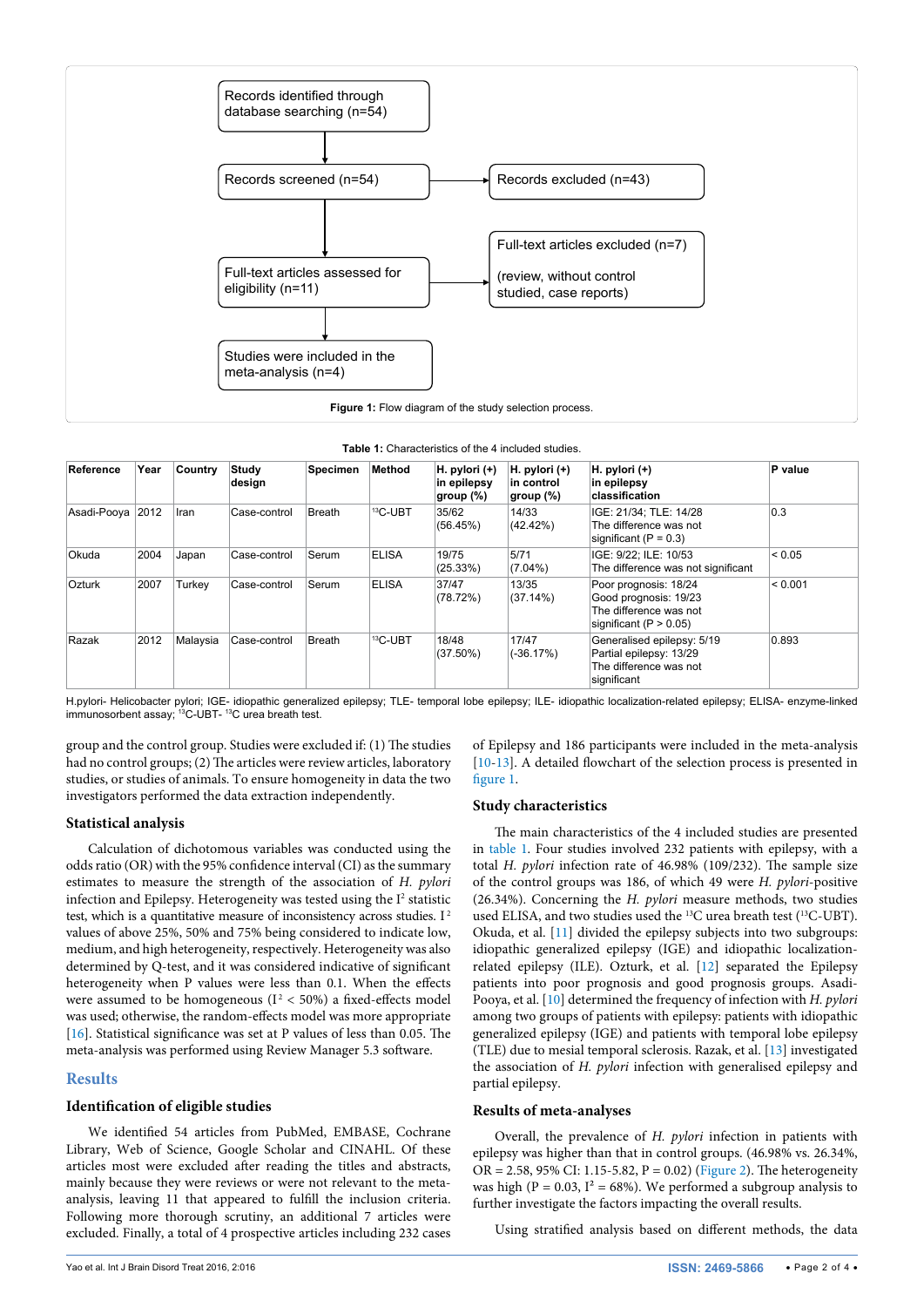<span id="page-2-1"></span>

|                                                                                                 | <b>Experimental</b> |     | Control |    |            | Odds ratio                                    |      |     | Odds ratio                               |    |     |
|-------------------------------------------------------------------------------------------------|---------------------|-----|---------|----|------------|-----------------------------------------------|------|-----|------------------------------------------|----|-----|
| Study or Subgroup                                                                               | <b>Events</b>       |     |         |    |            | Total Events Total Weight M-H, Random, 95% CI |      |     | M-H, Random, 95% CI                      |    |     |
| Asadi-Pooya 2012                                                                                | 35                  | 62  | 14      | 33 | 26.3%      | 1.76 [0.75, 4.13]                             |      |     |                                          |    |     |
| Okuda 2004                                                                                      | 19                  | 75  | 5       | 71 | 22.9%      | 4.48 [1.57, 12.77]                            |      |     |                                          |    |     |
| Ozturk 2007                                                                                     | 37                  | 47  | 13      | 35 | 24.1%      | 6.26 [2.35, 16.66]                            |      |     |                                          |    |     |
| Razak 2012                                                                                      | 18                  | 48  | 17      | 47 | 26.7%      | 1.06 [0.46, 2.44]                             |      |     |                                          |    |     |
| <b>Total (95% CI)</b>                                                                           |                     | 232 |         |    | 186 100.0% | 2.58 [1.15, 5.82]                             |      |     |                                          |    |     |
| Total events                                                                                    | 109                 |     | 49      |    |            |                                               |      |     |                                          |    |     |
| Heterogeneity: Tau <sup>2</sup> = 0.46; Chi <sup>2</sup> = 9.26, df = 3 (P = 0.03); $1^2$ = 68% |                     |     |         |    |            |                                               |      |     |                                          |    |     |
| Test for overall effect: $Z = 2.29$ (P = 0.02)                                                  |                     |     |         |    |            |                                               | 0.01 | 0.1 | Favours Jexperimental] Favours [control] | 10 | 100 |

**Figure 2:** Overall meta-analysis of the prevalence of *H. pylori* infection in the epilepsy group compared with the control group.

<span id="page-2-2"></span>

|                                                                                                                                                     | <b>Experimental</b> |     | Control                          |     |            | Odds ratio          | Odds ratio                                                                                                                           |
|-----------------------------------------------------------------------------------------------------------------------------------------------------|---------------------|-----|----------------------------------|-----|------------|---------------------|--------------------------------------------------------------------------------------------------------------------------------------|
| <b>Study or Subgroup</b>                                                                                                                            | <b>Events</b>       |     | <b>Total Events Total Weight</b> |     |            | M-H, Random, 95% Cl | M-H, Random, 95% CI                                                                                                                  |
| <b>ELISA</b>                                                                                                                                        |                     |     |                                  |     |            |                     |                                                                                                                                      |
| Okuda 2004                                                                                                                                          | 19                  | 75  | 5                                | 71  | 22.9%      | 4.48 [1.57, 12.77]  |                                                                                                                                      |
| Ozturk 2007                                                                                                                                         | 37                  | 47  | 13                               | 35  | 24.1%      | 6.26 [2.35, 16.66]  |                                                                                                                                      |
| Subtotal (95% CI)                                                                                                                                   |                     | 122 |                                  | 106 | 47.0%      | 5.36 [2.62, 10.95]  |                                                                                                                                      |
| Total events                                                                                                                                        | 56                  |     | 18                               |     |            |                     |                                                                                                                                      |
| Heterogeneity: Tau <sup>2</sup> = 0.00; Chi <sup>2</sup> = 0.21, df = 1 (P = 0.65); $1^2$ = 0%<br>Test for overall effect: $Z = 4.60$ (P < 0.00001) |                     |     |                                  |     |            |                     |                                                                                                                                      |
| 13C-UBT                                                                                                                                             |                     |     |                                  |     |            |                     |                                                                                                                                      |
| Asadi-Pooya 2012                                                                                                                                    | 35                  | 62  | 14                               | 33  | 26.3%      | 1.76 [0.75, 4.13]   |                                                                                                                                      |
| Razak 2012                                                                                                                                          | 18                  | 48  | 17                               | 47  | 26.7%      | 1.06 [0.46, 2.44]   |                                                                                                                                      |
| Subtotal (95% CI)                                                                                                                                   |                     | 110 |                                  | 80  | 53.0%      | 1.36 [0.75, 2.46]   |                                                                                                                                      |
| Total events                                                                                                                                        |                     |     |                                  |     |            |                     |                                                                                                                                      |
| Heterogeneity: Tau <sup>2</sup> = 0.00; Chi <sup>2</sup> = 0.70, df = 1 (P = 0.40); $I^2 = 0\%$<br>Test for overall effect: $Z = 1.00$ (P = 0.32)   |                     |     |                                  |     |            |                     |                                                                                                                                      |
| <b>Total (95% CI)</b>                                                                                                                               |                     | 232 |                                  |     | 186 100.0% | 2.58 [1.15, 5.82]   |                                                                                                                                      |
| Total events                                                                                                                                        | 109                 |     | 49                               |     |            |                     |                                                                                                                                      |
| Heterogeneity: Tau <sup>2</sup> = 0.46; Chi <sup>2</sup> = 9.26, df = 3 (P = 0.03); $I^2$ = 68%                                                     |                     |     |                                  |     |            |                     |                                                                                                                                      |
| Test for overall effect: $Z = 2.29$ (P = 0.02)                                                                                                      |                     |     |                                  |     |            |                     | 0.1<br>0.01<br>10<br>100                                                                                                             |
| Test for subgroup differences: Chi <sup>2</sup> = 8.35, df = 1 (P = 0.004); $I^2 = 88.0\%$                                                          |                     |     |                                  |     |            |                     | Favours [experimental] Favours [control]                                                                                             |
|                                                                                                                                                     |                     |     |                                  |     |            |                     |                                                                                                                                      |
|                                                                                                                                                     |                     |     |                                  |     |            |                     | Figure 3: Subgroup analysis according to different detection methods for the association of <i>H.pylori</i> infection with Epilepsy. |

revealed that the prevalence of *H. pylori* infection in epilepsy patients was greater than that in control group by using ELISA in two studies (OR = 5.36, 95% CI: 2.62-10.95, P < 0.00001), but it was not statistically significant difference when using 13C urea breath test in other two studies (OR = 1.36, 95% CI: 0.75-2.46, P = 0.32) ([Figure 3](#page-2-2)).

#### **Discussion**

The association between epilepsy and *H. pylori* infection is controversial [[10](#page-3-2)[-15](#page-3-9)]. In this meta-analysis we provide an overview of the relationship between *H. pylori* positiveity and epilepsy with a total of 418 subjects from four eligible studies. Overall the prevalence of *H. pylori* infection in epilepsy patients (46.98%, 109/232) was higher than in control individuals (26.34%, 49/186) ( $P = 0.02$ ), indicating that *H. pylori* infection may be a risk factor for epilepsy.

Epilepsy may be triggered by immunological mechanisms as a result of *H. pylori* infections. Autoimmunity was recently suggested to be involved in the pathology of epilepsies [\[17\]](#page-3-13). Bartolomei, et al. [[18](#page-3-14)] found that detection of anti-GM1 antibodies could allow identification of patients with partial epilepsy associated with an autoimmune response. *H. pylori* could indirectly influence the brain function due to the release of multiple cytokines such as IL-1,IL-6,TNF-α,which involved in the blood–brain barrier (BBB) disruption and pathogenesis of neuronal inflammatory damage in epilepsy [[19](#page-3-15)[,20\]](#page-3-16). Kountouras, et al. [[20](#page-3-16)] have hypothesized that *H. pylori*  might be a potential therapeutic target in epilepsy.

We conducted a further analysis based on different detection methods, the results showed that the prevalence of *H. pylori* infection in epilepsy patients was higher than that in control groups by using ELISA [11,12], but it was not statistically significant difference using <sup>13</sup>C-UBT [\[10,](#page-3-2)[13\]](#page-3-3). The anti-*H. pylori* IgG-ELISA is a common method for detecting *H. pylori* seropositivity in clinics. It is well suitable for large-scale population surveys [\[21\]](#page-3-11). 13C-UBT is a detection method based on the carbon dioxide and ammonia produced by *H. pylori* converting urea and has high specificity and sensitivity [\[21](#page-3-11)]. 13C-UBT reveals the active (present) infection, whereas the serology can reveal the past infection. However, it may be impossible to directly compare the 13C-UBT results due to the difference in UBT protocols across different clinical centers generated differences in breath sample collection times and intervals, as well as influences on delaying gastric emptying [\[21,](#page-3-11)[22\]](#page-3-12).

There are some limitations in our study. First, the analysis was conducted on a small number of case-control studies, and the cases included in these studies are also limited and lack of high-quality data. Second, the lack of individual data has limited further subgroup analyses of gender and epilepsy sub-type. Finally, some articles published in non-English languages might be missed.

In summary, the present study showed that the association between epilepsy and *H. pylori* infection is a significant positive correlation. Whether *H. pylori* infection is a risk factor for epilepsy should thus be addressed in large-scale and prospective studies.

#### **Acknowledgments**

This study was supported by National Natural Science Foundation of China (Grant No. 81500953), The Program of Jilin Provincial Science & Technology Department (Grant No. 20150520143JH), Jilin Provincial Development and Reform Commission Project (2014N151), and Norman Bethune Program of Jilin University (Grant No. 2015215).

#### **References**

<span id="page-2-0"></span>1. [Kusters JG, van Vliet AH, Kuipers EJ \(2006\) Pathogenesis of Helicobacter](https://www.ncbi.nlm.nih.gov/pmc/articles/PMC1539101/)  [pylori infection. Clin Microbiol Rev 19: 449-490.](https://www.ncbi.nlm.nih.gov/pmc/articles/PMC1539101/)